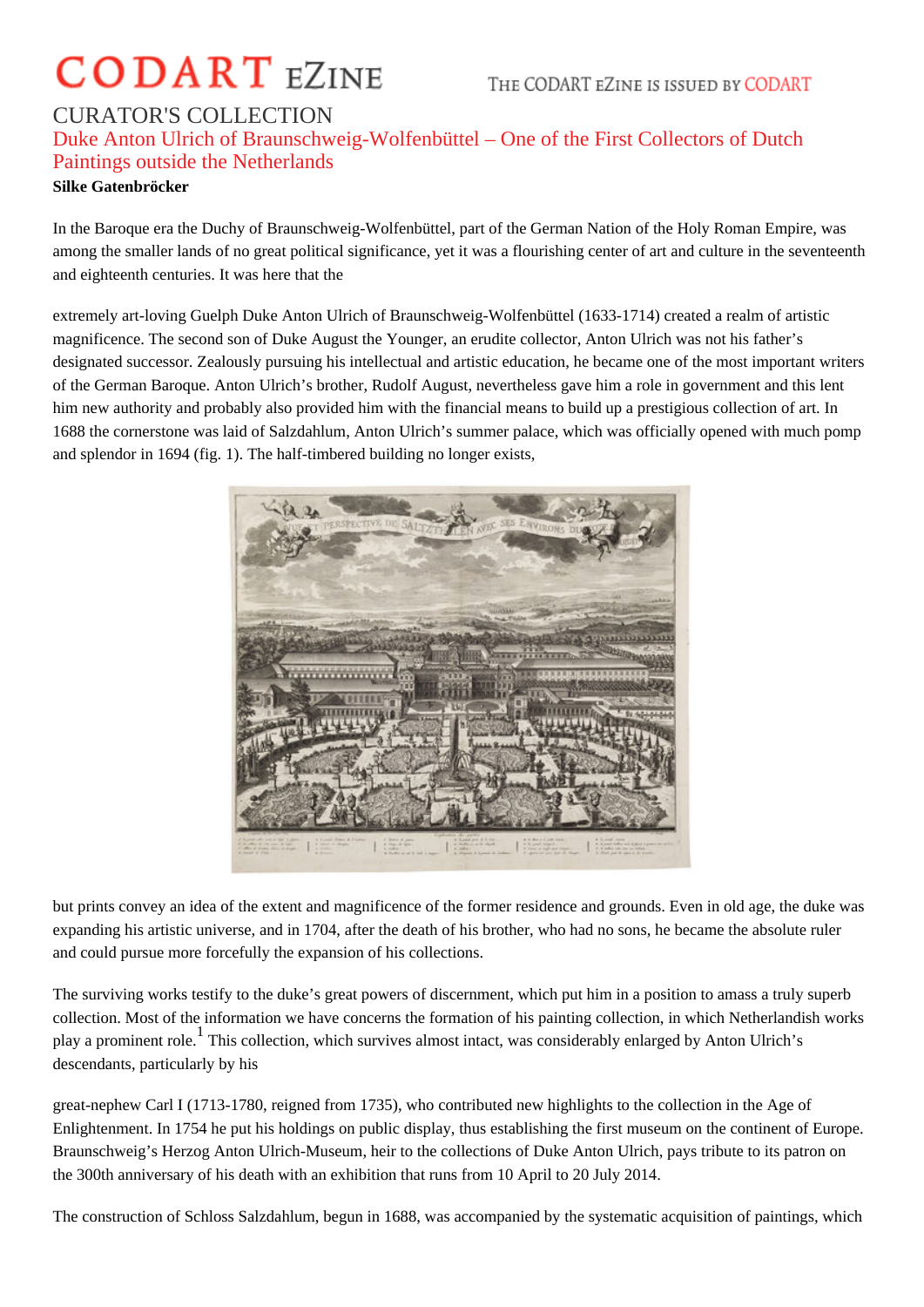soon formed one of the most impressive galleries in Germany. An important stimulus to these developments was the Dutch art market, where the growing presence of auctions and auction houses made it possible to amass an extremely prestigious collection in a very short time. Following his father's example, the duke cooperated with such agents as Jan van Beuningen, David Bueno de Mesquita, and Daniel and Antonie de Deutz, who worked for him in Amsterdam, acquiring paintings, jewels and tapestries for Salzdahlum.

The outward appearance of Schloss Salzdahlum not only echoed French examples but also displayed Dutch influences in particular. It was compared to Honselaarsdijk Palace, to Amsterdam's newly built town hall, and to the Mauritshuis and Huis ten Bosch in The Hague. Its interior featured, among other things, a Dutch *pronkkeuken* (a kitchen intended only for show), the walls of which were decorated with Flemish hunting still lifes and kitchen scenes.



In the course of the palace's extension, more and more rooms were devoted entirely to art. A separate, sixty-meter-long picture gallery – the first in Germany – was built between 1702 and 1704. It formed the center of a suite of rooms containing other galleries and cabinets, which housed departments overflowing with sculptures, prints and drawings, and every form of applied art. Here, for the first time, objects were presented as autonomous artworks and not merely as decoration.

In addition to works from Italy and Germany, these rich and multi-faceted holdings were dominated mainly by Flemish and Dutch paintings of outstanding quality. Together with Lothar Franz von Schönborn (1655-1729) and Johann Wilhelm von der Pfalz (1690-1716), Anton Ulrich was one of the first to collect, in grand style, Netherlandish paintings outside the Dutch Republic.



Anton Ulrich could build on a small collection that he had inherited from family members. It included some very good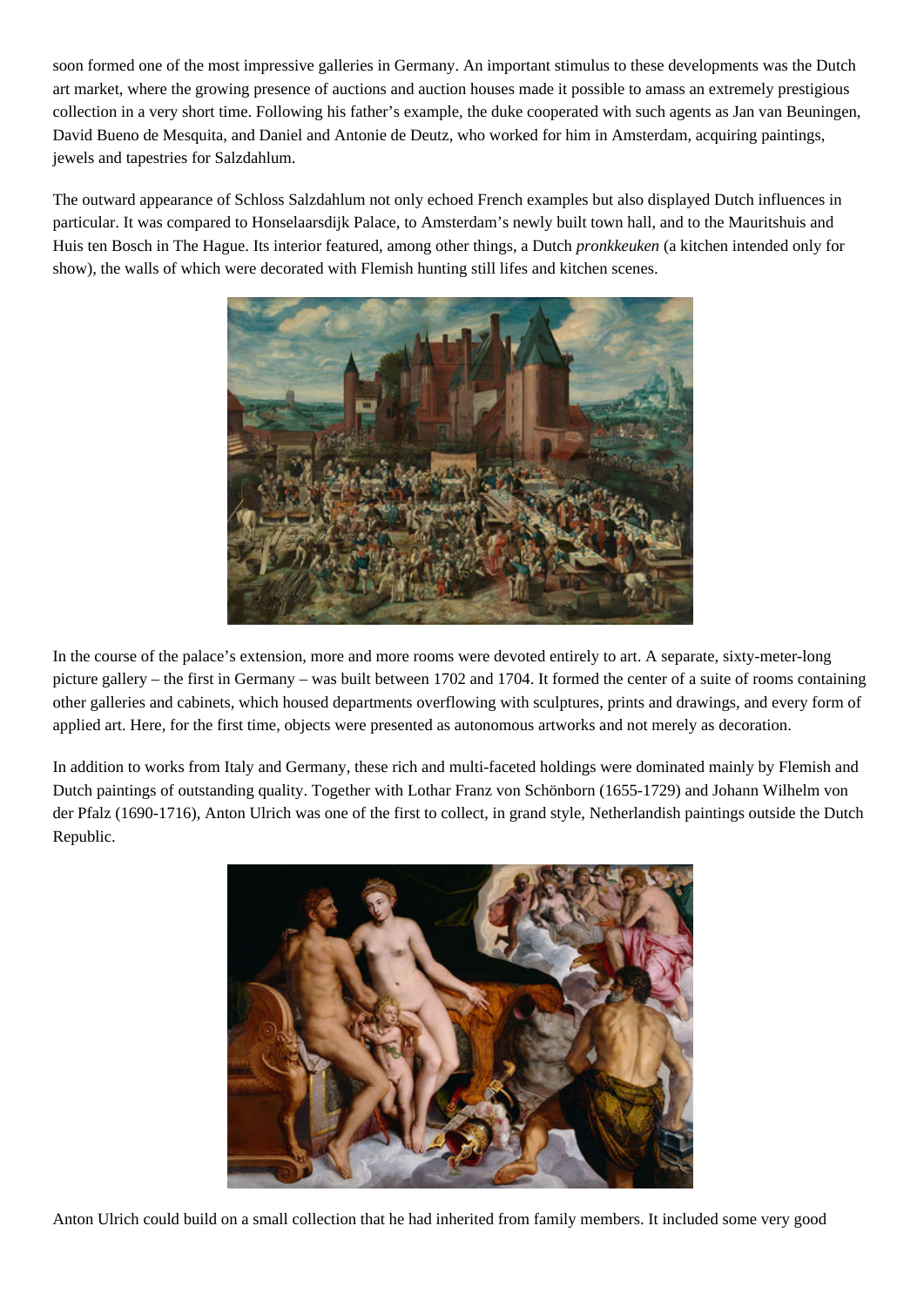pictures, among them works by Lucas van Valckenborch and Roelant Savery, and perhaps the paintings by the Braunschweig Monogrammist, such as his *Parable of the Great Banquet of the Rich Man* (fig. 2). Anton Ulrich also purchased works by older masters, including Maerten van Heemskerck's *Baptism of Christ* and Willem Key's *Mars and Venus Surprised by Vulcan* (fig. 3). A contemporary description of the latter painting emphasizes its narrative quality and life-size figures. From the period around 1600 Anton Ulrich owned, for example, a number of works by Cornelis Cornelisz van Haarlem, whose *Deluge* is still the most important piece by this artist in the Braunschweig collection.



Two imaginary views of ancient Rome by Paul Bril and a still-complete series of *The Four Seasons* (fig. 4) by Joos de Momper and Jan Brueghel the Elder put into perspective the assertion that Anton Ulrich was not interested in landscape painting. The antique subject matter obviously ennobles Bril's depictions, and Brueghel's narrative figural groups certainly appealed to the literary sensibilities of the Baroque poet-duke.

Hanging in the duke's audience chamber was Cornelis de Vos's *Allegory of Vanity* (fig. 5), which combines the opulence of the aristocratic Baroque lifestyle with the ever present awareness of the transience of life. Anton Ulrich also possessed works by the two leading Flemish artists: the *Portrait of a Man by Anthony van Dyck*, as well as Peter Paul Rubens's *Portrait of the Marchese Ambrogio Spinola* and, in particular, his erotic portrayal of the heroine *Judith*, who has just beheaded Holofernes (fig. 6).

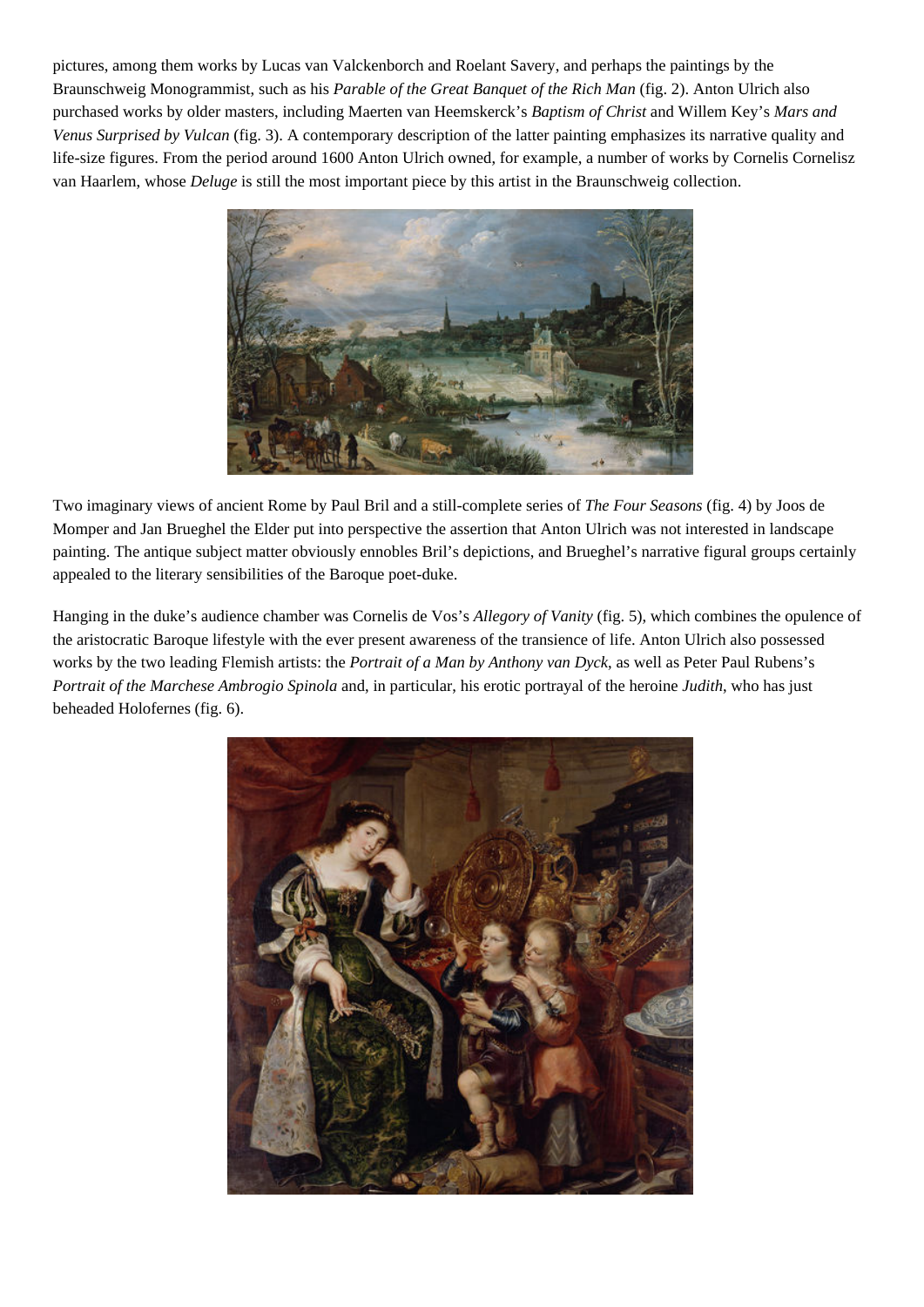

Among the various Flemish cabinet pieces in the collection, David Teniers's *Alchemist* and works by Frans Francken the Younger epitomize the traditional character of the duke's holdings.

Of the Dutch paintings, Abraham Bloemaert's *Nativity*, a nocturnal piece with Caravaggesque references, has come to occupy a special position. It is the only Dutch picture to appear in a volume, published in 1710, of seventeen reproductive prints of works in the Salzdahlum gallery.

On the whole, however, Rembrandt and his circle are foremost among the Dutch artists: it was probably no coincidence that the poet-duke owned three works by Rembrandt's teacher, Pieter Lastman, a narrator of biblical history and stories from classical antiquity. The Braunschweig gallery still boasts *Odysseus and Nausicaa* and the remarkable *David in the Temple* (fig. 7).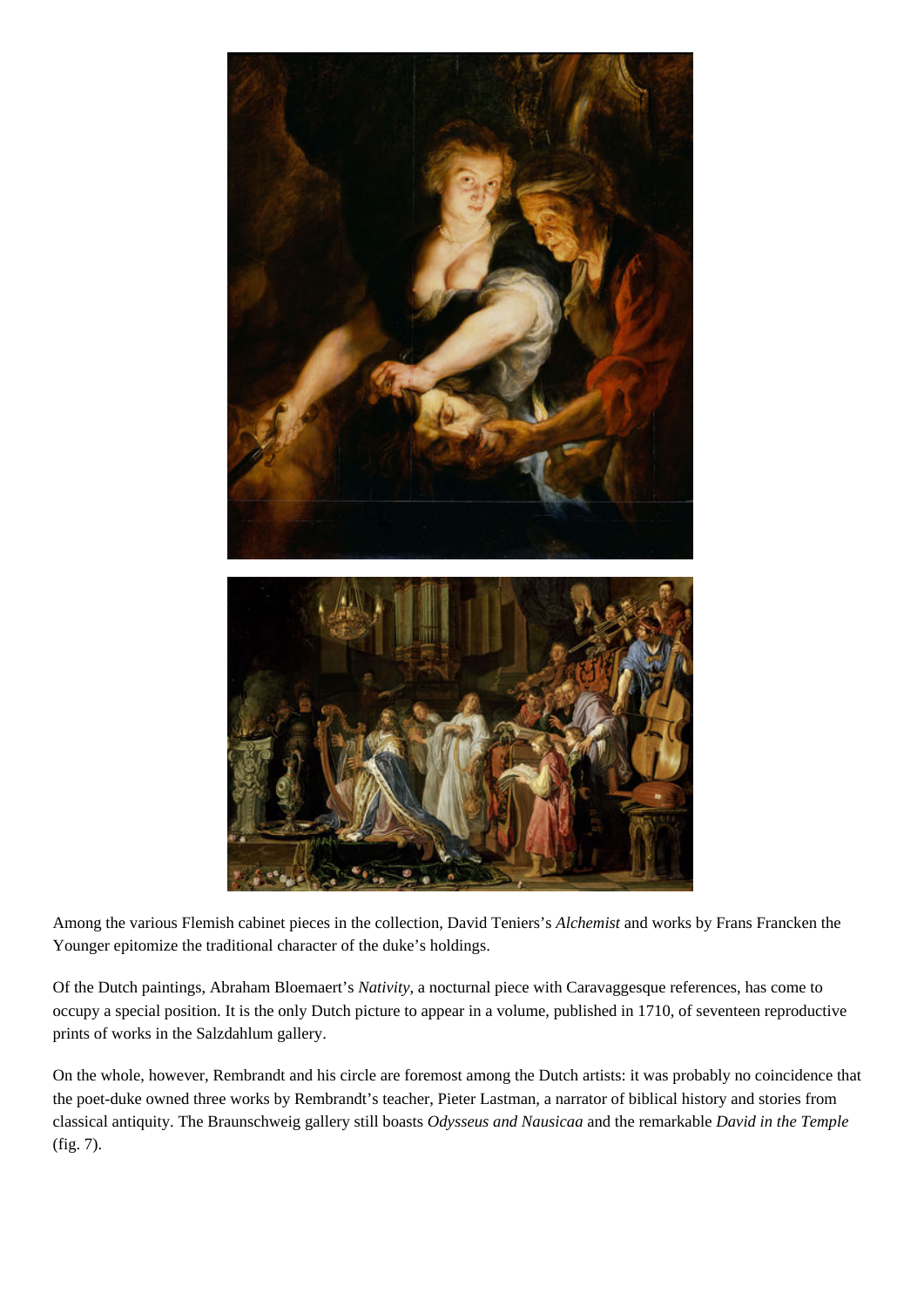

Three of as many as seventeen paintings formerly attributed to Rembrandt have stood up to critical assessment: the finely painted pendant portraits of 1632/33 of a lady and gentleman, and the *Noli Me Tangere* of 1651. Of the copies (previously not recognized as such), the copy after the *Circumcision of Christ*, delivered to Frederik Hendrik in 1646, deserves special consideration. This replica, executed by a pupil of Rembrandt, gives an impression, at least, of the lost original.

The sources do not say whether Anton Ulrich also bought the most important of the works by Rembrandt that are currently in Braunschweig. The master's late, deeply moving *Portrait of a Family* (fig. 8) and his exceptional *Stormy Landscape* of the late 1630s were, like the majority of the paintings in the collection, first catalogued as part of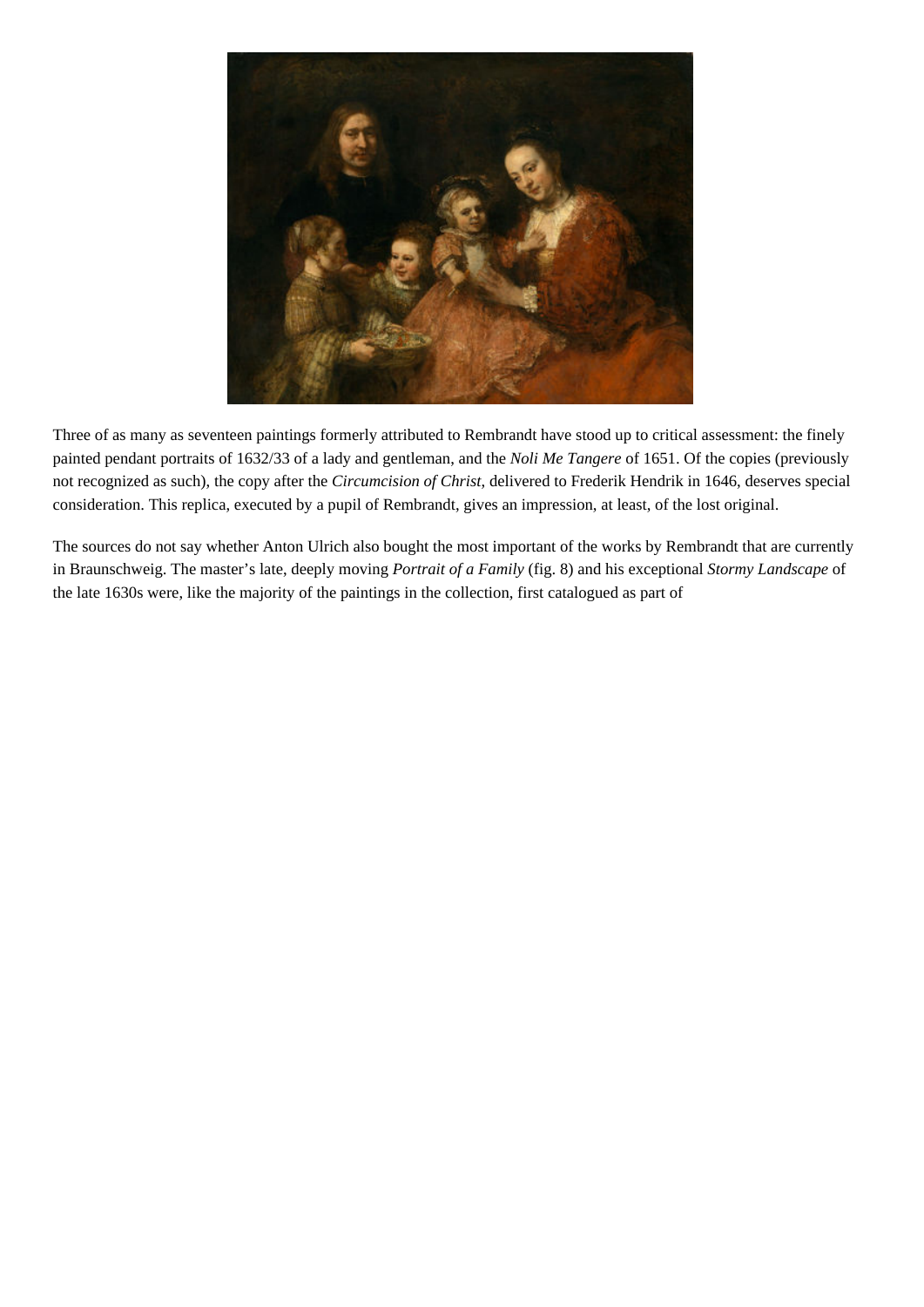

the holdings between 1737 and 1744. It cannot be ascertained, therefore, which of these acquisitions were made by the duke and which by his son, August Wilhelm. However, it is beyond doubt that Anton Ulrich was lucky enough to purchase the two pictures by Jan Lievens that are now in Braunschweig.

*The Sacrifice of Isaac* (fig. 9), perhaps Lievens's most impressive work ever, equals Rembrandt in its emotional expressiveness. It is possible that Anton Ulrich was particularly interested in a fact already pointed out by Philips Angel, namely that Lievens based his composition not on the usual pictorial formula but on a text by Flavius Josephus.

The large-format paintings by Jan Victors, a pupil of Rembrandt, also indicate a close connection between Anton Ulrich's collection and the fashionable paintings that decorated Amsterdam's new town hall. One therefore gets the impression that at least some of the works in a similar style by Gerbrand van den Eeckhout, Ferdinand Bol and others were acquired by Anton Ulrich. The small cabinets, by contrast, boasted exquisite examples of *Feinmalerei*, such as the nocturnal pieces attributed to Gerrit Dou and his *Self-Portrait*, which is still part of the collection.

One of Anton Ulrich's few – and therefore all the more spectacular – genre paintings is Johannes Vermeer's *Girl with a Wineglass* (fig. 10). In a broader sense it belongs to the category of elegant genre pieces, which were also produced by the hugely popular Willem van Mieris. Jacob Campo Weyerman described the duke's visit to Van Mieris's studio, where – following the example of Lothar Franz von Schönborn – he tried in vain to acquire a work by the artist.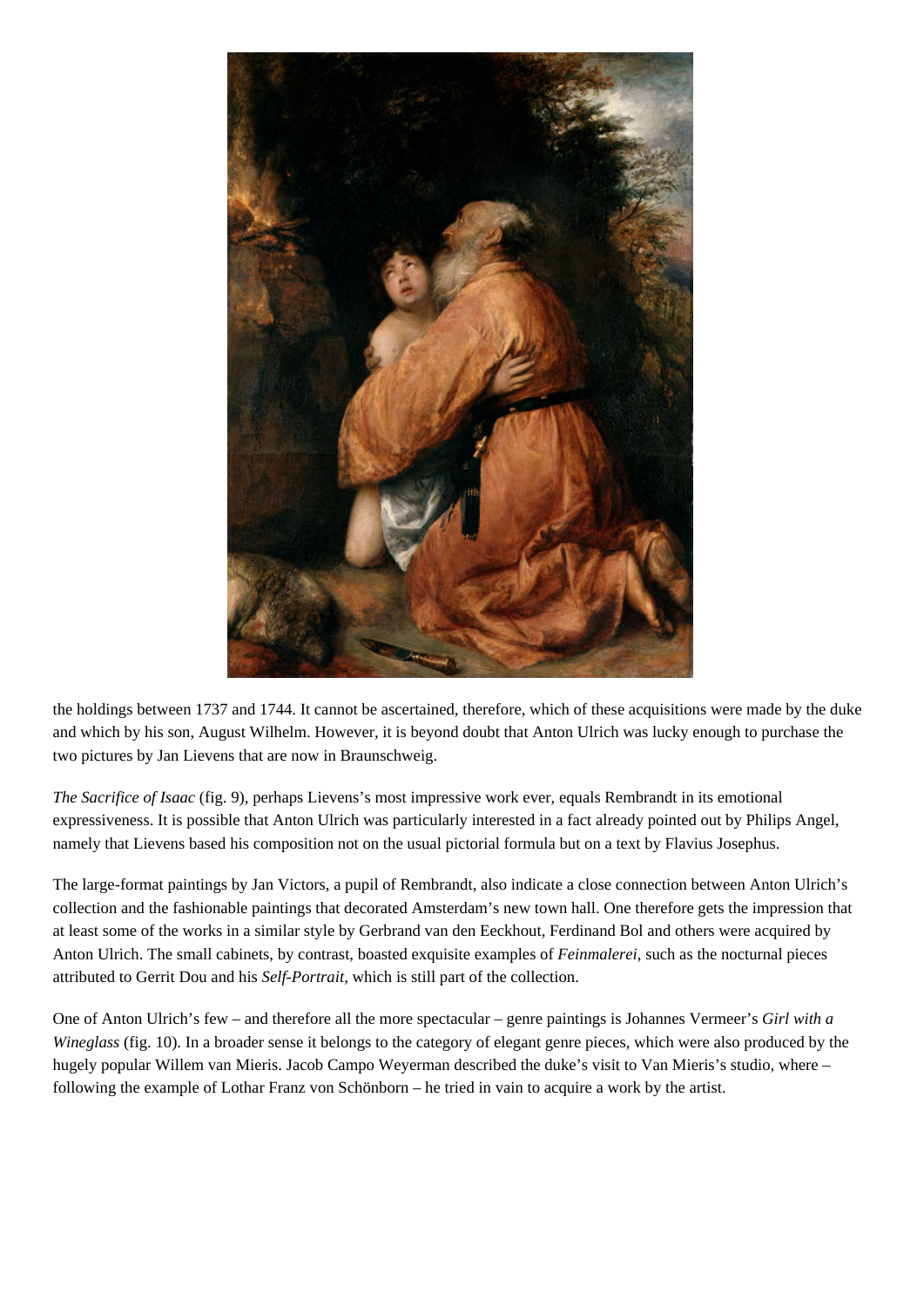

It was thanks to the duke's visit to Arnold Houbraken that the collection was enriched with Jan Steen's *Marriage of Tobias and Sarah* (fig. 11). Houbraken presented the painting as a visual example of the narrative style he recommended, which featured characters in theatrical poses, a concept that certainly appealed to the dramatist Anton Ulrich.



One of the most modern pictures in the duke's collection was Gerard de Lairesse's classicist painting *Achilles Discovered among the Daughters of Lycomedes* (fig. 12), which was probably acquired for him by Jan van Beuningen at the 1707 sale of the collection of Petronella de la Court. Another painting that appeared at this auction was Gerrit van Honthorst's *Soldier and a Girl*, admittedly recorded at Salzdahlum only in 1737 but probably hanging there as early as 1707. The taste of the times is likewise reflected in the view of *Ponte Rotto*, an Italianate landscape in warm colors, painted by Jacob de Heusch in 1696 and taken directly to Salzdahlum.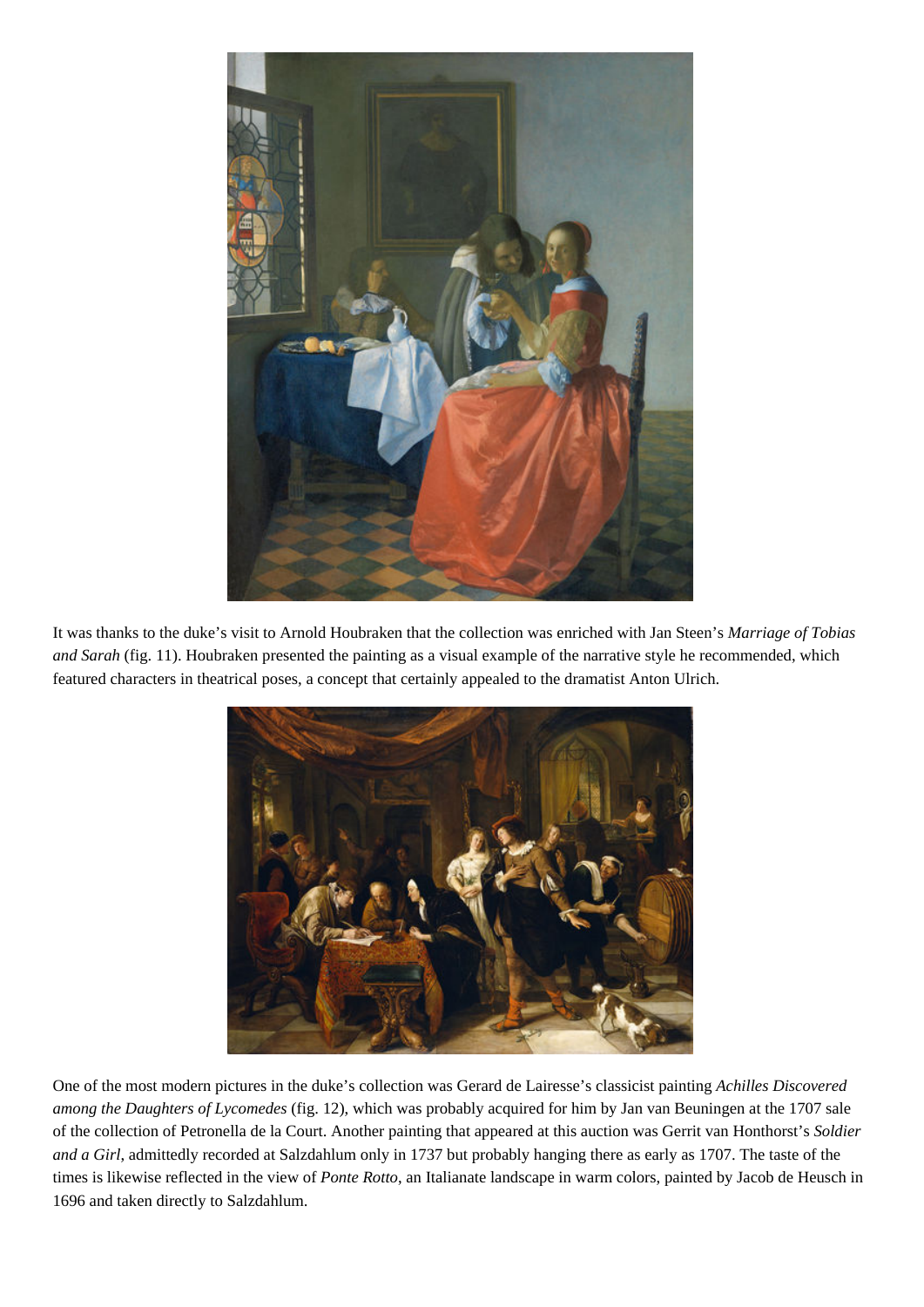

The palace was also lent contemporary aristocratic flair by the elegant ladies' portraits painted by Adriaen Hanneman, court painter in The Hague, whose works Anton Ulrich no doubt often encountered on his regular trips to the Netherlands from 1709 onward. After the marriage of his granddaughter Elisabeth Christine to Charles III of Habsburg, the later Holy Roman Emperor Charles VI – a highly important, late political success on the part of the duke – he attended the negotiations of the Spanish war of succession, at the same time taking advantage of this opportunity "to buy impressive works of art in Holland and Brabant," as he himself wrote. In 1711 he even acquired the country seat "De Loo," situated next to the stadholder's palace in The Hague.

Anton Ulrich's intense efforts in this period to acquire exceptional works of art are illustrated by his visit to Adriaen van der Werff in Rotterdam in 1709. He beseeched this court painter to Johann Wilhelm, Elector Palatine, to sell him one of his works. (Lothar Franz von Schönborn, August the Strong of Saxony and Prince Eugene of Savoy also succeeded in acquiring works by Van der Werff.) The painter let Anton Ulrich have a now-lost *Mary Magdalene* that he had allegedly painted for his wife. The duke immediately returned the compliment by presenting Van der Werff with a costly pocket watch, and, after returning home, he rewarded the painter handsomely by giving him his portrait, studded with ninety diamonds. The *Mary Magdalene* was hung in pride of place at Salzdahlum.

Anton Ulrich demonstrated the pleasure he derived from the Netherlandish sculpture of his day at least once, in 1701, when he commissioned Jan Blommendael, the portraitist of Stadholder Willem III, to make his portrait bust.

In 1713 the eighty-year-old duke, confined to a wheelchair, traveled to Amsterdam to attend Willem III's estate sale in the company of Jan van Beuningen. This time he secured a Venetian masterpiece, Veronese's *Baptism of Christ*, to enrich his holdings of Italian works. Anton Ulrich's enthusiasm for art never waned: on his deathbed he begged his son August Wilhelm always to remember that he had "commended to his care a rare treasure trove of paintings."

## **Notes**

1 This article mainly refers to the following literature:

August Fink, *Geschichte des Herzog-Anton-Ulrich-Museums in Braunschweig*, Braunschweig 1954, reprinted 1967, pp. 20- 44; Gerhard Gerkens, *Das fürstliche Lustschloss Salzdahlum und sein Erbauer Herzog Anton Ulrich von Braunschweig-Wolfenbüttel*, Braunschweig 1974; exh. cat. *Herzog Anton Ulrich von Braunschweig. Leben und Regieren mit der Kunst*, Herzog Anton Ulrich-Museum Braunschweig 1983; Jochen Luckhardt (ed.), *Das Herzog Anton Ulrich-Museum und seine Sammlungen 1578 - 1754 - 2004*, Munich 2004, esp. the essays by Regine Marth, pp. 44-87, and Koenraad Jonckheere, pp. 88-121; idem, *The Auction of King William's Paintings 1713. Elite International Art Trade at the End of the Dutch Golden Age*